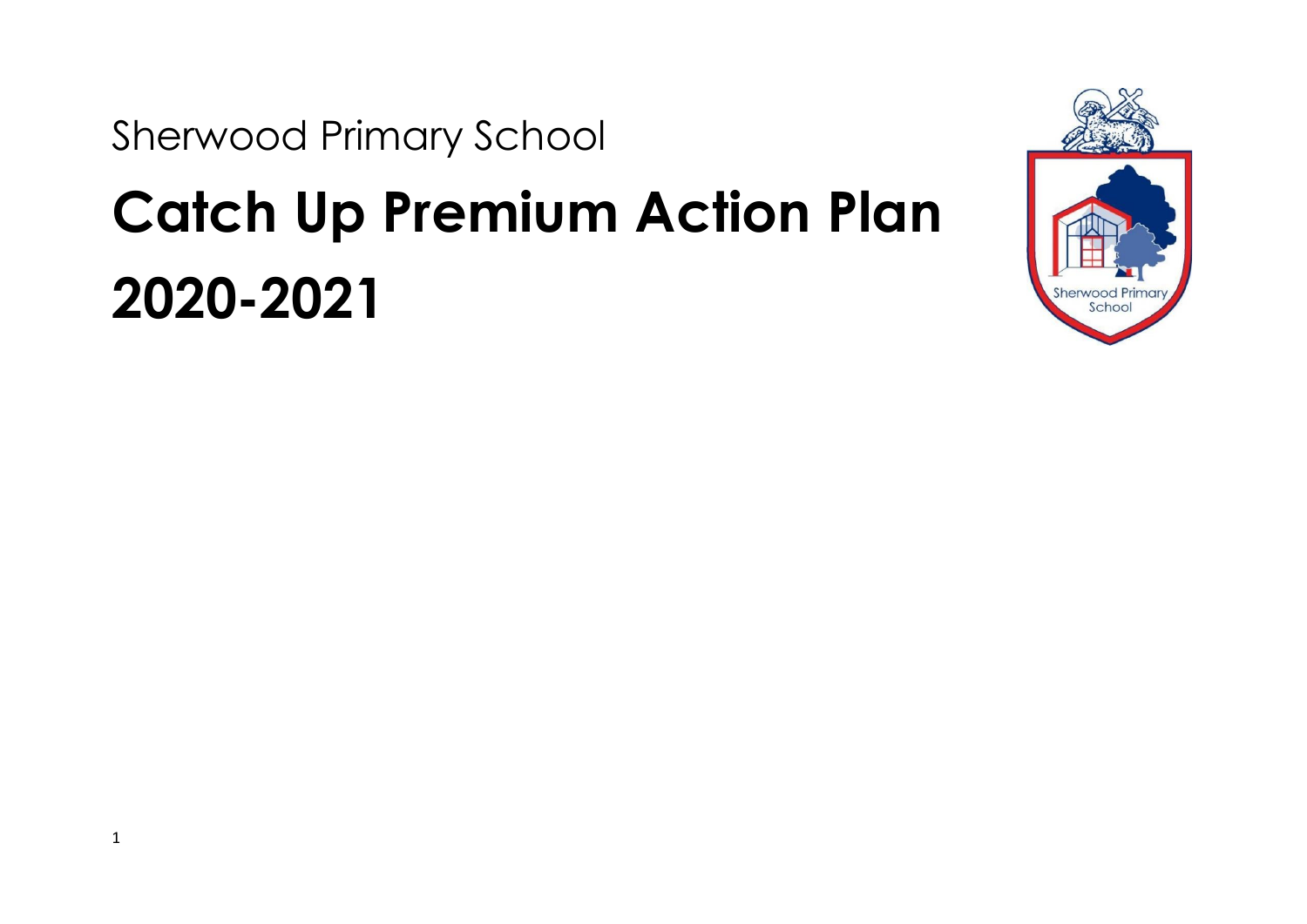| Guidance                                                                                                                                                                                                                                                                                                                                                                                                                                                                                                                                                                                                                                                                                                                                                                                                                                                                                                                                                                                                                                                                   |                                                                                                                                                                                                                                                                                                                                                                                                                                                                                                                                                             |  |  |  |  |
|----------------------------------------------------------------------------------------------------------------------------------------------------------------------------------------------------------------------------------------------------------------------------------------------------------------------------------------------------------------------------------------------------------------------------------------------------------------------------------------------------------------------------------------------------------------------------------------------------------------------------------------------------------------------------------------------------------------------------------------------------------------------------------------------------------------------------------------------------------------------------------------------------------------------------------------------------------------------------------------------------------------------------------------------------------------------------|-------------------------------------------------------------------------------------------------------------------------------------------------------------------------------------------------------------------------------------------------------------------------------------------------------------------------------------------------------------------------------------------------------------------------------------------------------------------------------------------------------------------------------------------------------------|--|--|--|--|
| Children and young people across the country have experienced unprecedented disruption to their education as a result of coronavirus (COVID-19). Those<br>from the most vulnerable and disadvantaged backgrounds will be among those hardest hit. The aggregate impact of lost time in education will be substantial,<br>and the scale of our response must match the scale of the challenge. Schools' allocations will be calculated on a per pupil basis, providing each mainstream<br>school with a total of £80 for each pupil in years reception through to 11. As the catch-up premium has been designed to mitigate the effects of the unique<br>disruption caused by coronavirus (COVID-19), the grant will only be available for the 2020 to 2021 academic year. It will not be added to schools' baselines in<br>calculating future years' funding allocations.                                                                                                                                                                                                  |                                                                                                                                                                                                                                                                                                                                                                                                                                                                                                                                                             |  |  |  |  |
| Use of Funds (DFE Guidance)                                                                                                                                                                                                                                                                                                                                                                                                                                                                                                                                                                                                                                                                                                                                                                                                                                                                                                                                                                                                                                                | <b>EEF Recommendations</b>                                                                                                                                                                                                                                                                                                                                                                                                                                                                                                                                  |  |  |  |  |
| Schools should use this funding for specific activities to support their pupils to<br>catch up for lost teaching over the previous months, in line with the guidance<br>on curriculum expectations for the next academic year.<br>Schools have the flexibility to spend their funding in the best way for their<br>cohort and circumstances.<br>To support schools to make the best use of this funding, the Education<br>Endowment Foundation (EEF) has published a coronavirus (COVID-19) support<br>guide for schools with evidence-based approaches to catch up for all<br>students.<br>Schools should use this document to help them direct their additional funding<br>in the most effective way.                                                                                                                                                                                                                                                                                                                                                                    | Teaching and whole school strategies<br>$\triangleright$ Supporting great teaching<br>> Pupil assessment and feedback<br>> Supporting remote learning<br><b>Targeted approaches</b><br>$\triangleright$ One to one and small group tuition<br>$\triangleright$ Intervention programmes<br>> Planning for pupils with Special Educational Needs and Disabilities (SEND)<br><b>Wider strategies</b><br>> Supporting pupils' social, emotional and behavioural needs<br>$\triangleright$ Supporting parent and carers<br>$\triangleright$ Access to technology |  |  |  |  |
| Sherwood Primary School Contextual Information                                                                                                                                                                                                                                                                                                                                                                                                                                                                                                                                                                                                                                                                                                                                                                                                                                                                                                                                                                                                                             |                                                                                                                                                                                                                                                                                                                                                                                                                                                                                                                                                             |  |  |  |  |
| Key Worker Provision for National Lockdown 1 (March - July 2020) ranged between 3%-7% and rose to 17% by the end of July. School attendance rose to 42%,<br>following the wider opening of School to EYFS and Year 6 in June 2020. Whole class transition days were delivered in July 2020 to support pupils' transition back<br>to School. Pupils were excited to return to school in September and see their peers. Pupils' behaviour was exemplary on return to School in September 2020,<br>with high expectations of pupils' behaviour and learning delivered consistently across the School. Our Catch Up Strategy in Autumn 2020, focussed on pupil<br>wellbeing, quality first teaching, delivering Curriculum transition plans and development of remote learning provision. In the Autumn Term, 5 classes were<br>impacted by Class Bubble Isolation on 7 separate occasions. Despite the disruption caused by periods of class bubble closures, School assessment data<br>reflected that good progress was made by pupils across the School in the Autumn Term. |                                                                                                                                                                                                                                                                                                                                                                                                                                                                                                                                                             |  |  |  |  |
| Attendance at School during National Lockdown 3 (January-March 2021) was 60%, reflecting the high proportion of families with one or two parents as key<br>workers. Sherwood Primary School has benefitted from high remote learning engagement during periods of School closure and Class Bubble Isolation.                                                                                                                                                                                                                                                                                                                                                                                                                                                                                                                                                                                                                                                                                                                                                               |                                                                                                                                                                                                                                                                                                                                                                                                                                                                                                                                                             |  |  |  |  |
| Catch Up Premium Funding at Sherwood Primary School has been allocated to support pupils to secure expected progress across the curriculum.                                                                                                                                                                                                                                                                                                                                                                                                                                                                                                                                                                                                                                                                                                                                                                                                                                                                                                                                |                                                                                                                                                                                                                                                                                                                                                                                                                                                                                                                                                             |  |  |  |  |
| <b>Funding Overview</b>                                                                                                                                                                                                                                                                                                                                                                                                                                                                                                                                                                                                                                                                                                                                                                                                                                                                                                                                                                                                                                                    |                                                                                                                                                                                                                                                                                                                                                                                                                                                                                                                                                             |  |  |  |  |
|                                                                                                                                                                                                                                                                                                                                                                                                                                                                                                                                                                                                                                                                                                                                                                                                                                                                                                                                                                                                                                                                            |                                                                                                                                                                                                                                                                                                                                                                                                                                                                                                                                                             |  |  |  |  |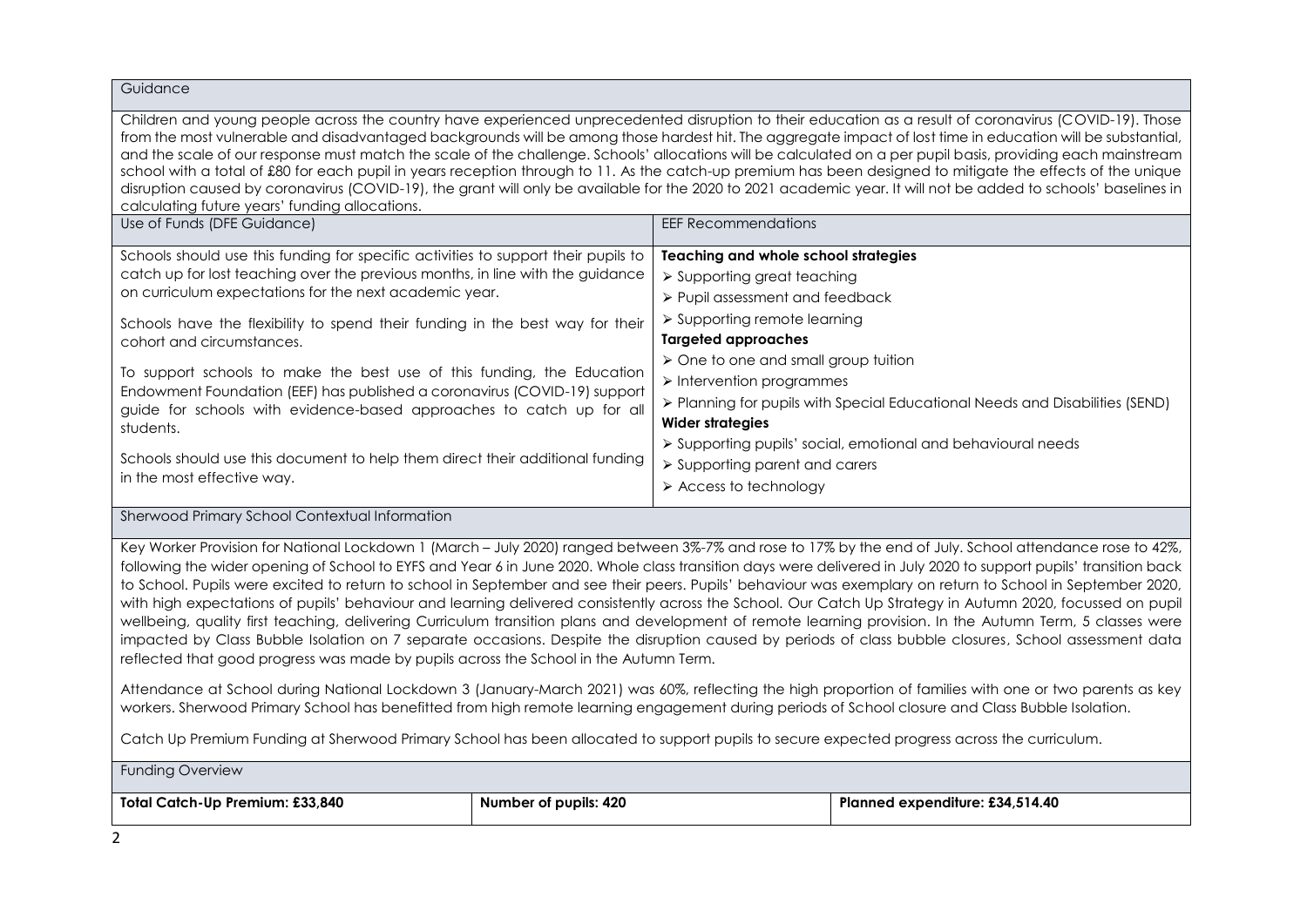| Attainment Headlines: Autumn Term 2020 |                                                                                                                                  |
|----------------------------------------|----------------------------------------------------------------------------------------------------------------------------------|
| EYFS (BASELINE)                        | Communication and Language                                                                                                       |
|                                        | Speaking: 30% of pupils not entering 40-60 months band (working at 30-50 months)                                                 |
|                                        | PSED: Self Confidence and Self Awareness 28% of pupils not entering 40-60 months band (working at 30-50 months)                  |
|                                        | PSED: Managing Feelings and Behaviour 28% of pupils not entering 40-60 months band (working at 30-50 months)                     |
| Year 1                                 | 17% children not on track to make expected progress in Reading                                                                   |
|                                        | 20% children not on track to make expected progress in Writing                                                                   |
|                                        | 13% children not on track to make expected progress in Mathematics                                                               |
|                                        | 69% of boys on track to make expected progress in Writing                                                                        |
| Year <sub>2</sub>                      | 20% children not on track to make expected progress in Reading                                                                   |
|                                        | 24% children not on track to make expected progress in Writing                                                                   |
|                                        | 10% children not on track to make expected progress in Mathematics                                                               |
|                                        | 62% of boys on track to make expected progress in Writing                                                                        |
| Year <sub>3</sub>                      | 18% children not on track to make expected progress in Reading                                                                   |
|                                        | 15% children not on track to make expected progress in Writing                                                                   |
|                                        | An additional 10% of pupils have been identified as vulnerable to falling behind and would benefit from additional intervention. |
|                                        | 14% children not on track to make expected progress in Mathematics                                                               |
|                                        | An additional 22% of pupils have been identified as vulnerable to falling behind and would benefit from additional intervention. |
| Year 4                                 | 17% children not on track to make expected progress in Reading                                                                   |
|                                        | An additional 23% of pupils have been identified as vulnerable to falling behind and would benefit from additional intervention. |
|                                        | 15% children not on track to make expected progress in Writing                                                                   |
|                                        | An additional 25% have been identified as vulnerable to falling behind and would benefit from additional intervention.           |
|                                        | 12% children not on track to make expected progress in Mathematics                                                               |
|                                        | An additional 20% have been identified as vulnerable to falling behind and would benefit from additional intervention.           |
| Year 5                                 | 13% children not on track to make expected progress in Reading                                                                   |
|                                        | 13% children not on track to make expected progress in Writing                                                                   |
|                                        | 10% children not on track to make expected progress in Mathematics                                                               |
| Year 6                                 | 13% children not on track to make expected progress in Reading                                                                   |
|                                        | 16% children not on track to make expected progress in Writing                                                                   |
|                                        | 6% children not on track to make expected progress in Mathematics                                                                |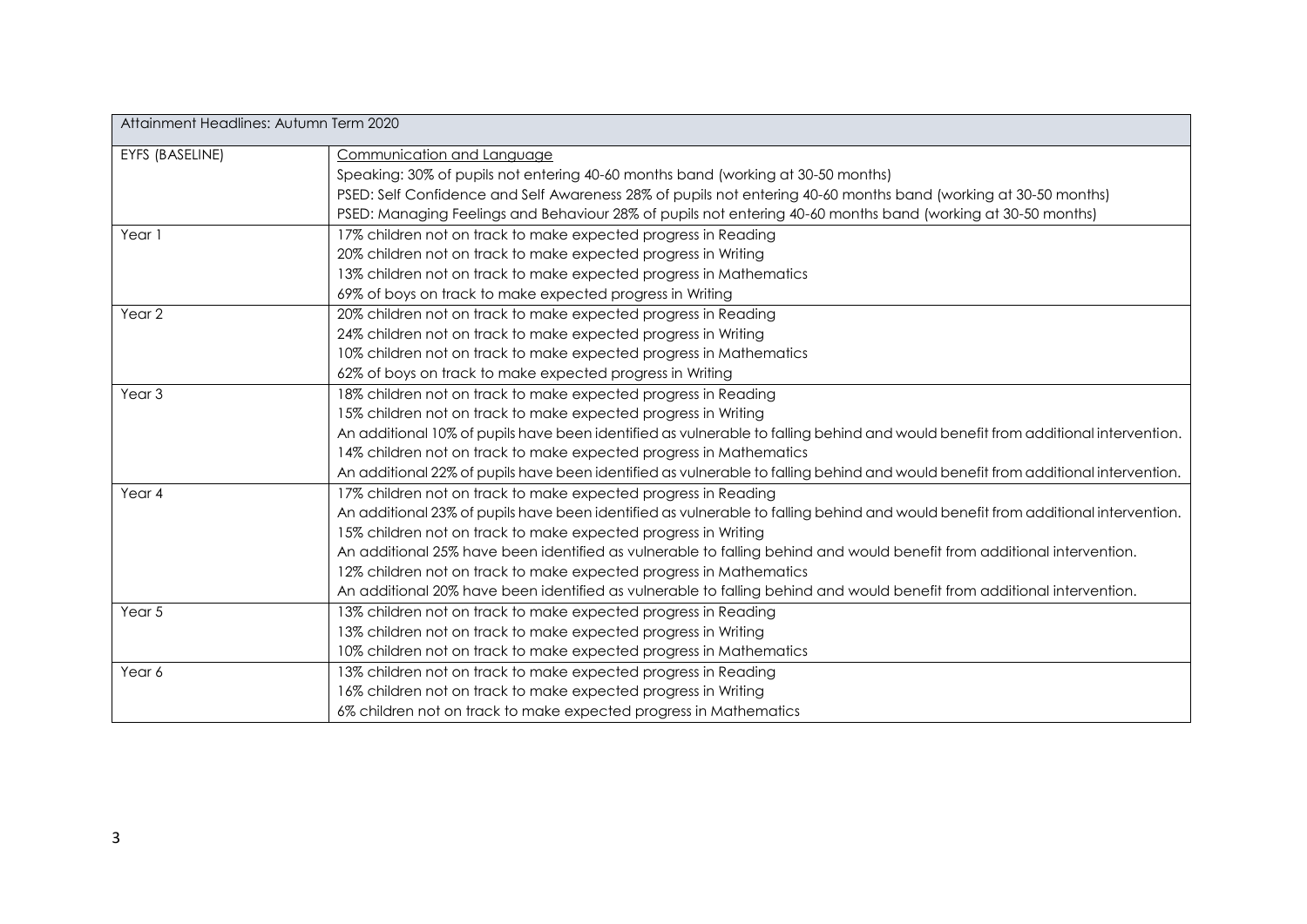| <b>EEF Rationale: Teaching and Whole School Strategies</b>                                                                                                                                                                                                                                                                               |                                                                                                                                                                                                                                                  |                                                                                                                                                                                                                                                                                                                                                                                                                                                                                                                                                                                                                                                                                                                                                                                                                                                                  |  |  |  |  |  |  |
|------------------------------------------------------------------------------------------------------------------------------------------------------------------------------------------------------------------------------------------------------------------------------------------------------------------------------------------|--------------------------------------------------------------------------------------------------------------------------------------------------------------------------------------------------------------------------------------------------|------------------------------------------------------------------------------------------------------------------------------------------------------------------------------------------------------------------------------------------------------------------------------------------------------------------------------------------------------------------------------------------------------------------------------------------------------------------------------------------------------------------------------------------------------------------------------------------------------------------------------------------------------------------------------------------------------------------------------------------------------------------------------------------------------------------------------------------------------------------|--|--|--|--|--|--|
| <b>Supporting Great Teaching</b>                                                                                                                                                                                                                                                                                                         | Teaching Assessment and Feedback                                                                                                                                                                                                                 | <b>Supporting Remote Learning</b>                                                                                                                                                                                                                                                                                                                                                                                                                                                                                                                                                                                                                                                                                                                                                                                                                                |  |  |  |  |  |  |
| Expert teachers develop a broad array of<br>teaching strategies that, combined with subject<br>knowledge and knowledge of their pupils,<br>positively impact upon learning<br>Improving the quality of teaching—both the<br>planning and implementation-is almost always<br>professional<br>supported by<br>high-quality<br>development. | Teachers have a very clear understanding of what<br>gaps in learning remain and use this to inform<br>assessments of learning that are aligned with<br>standardised norms, giving a greater degree in<br>confidence and accuracy of assessments. | Focusing on high-quality remote learning will<br>always be valuable for pupils. Planning for a well<br>implemented remote learning strategy can be<br>effectively combined with revisiting homework<br>policies and related approaches to fostering<br>independent learning. EEF suggests that when<br>implementing strategies to support pupils' remote<br>learning, or supporting parents to do so, the key<br>things to consider include: Teaching quality is<br>more important than how lessons are delivered<br>Ensuring access to technology is key, particularly<br>for disadvantaged pupils Peer interactions can<br>provide motivation and improve<br>learning<br>Supporting<br>outcomes<br>pupils<br>to<br>work<br>independently can improve learning outcomes<br>Different approaches to remote learning suit<br>different tasks and types of content |  |  |  |  |  |  |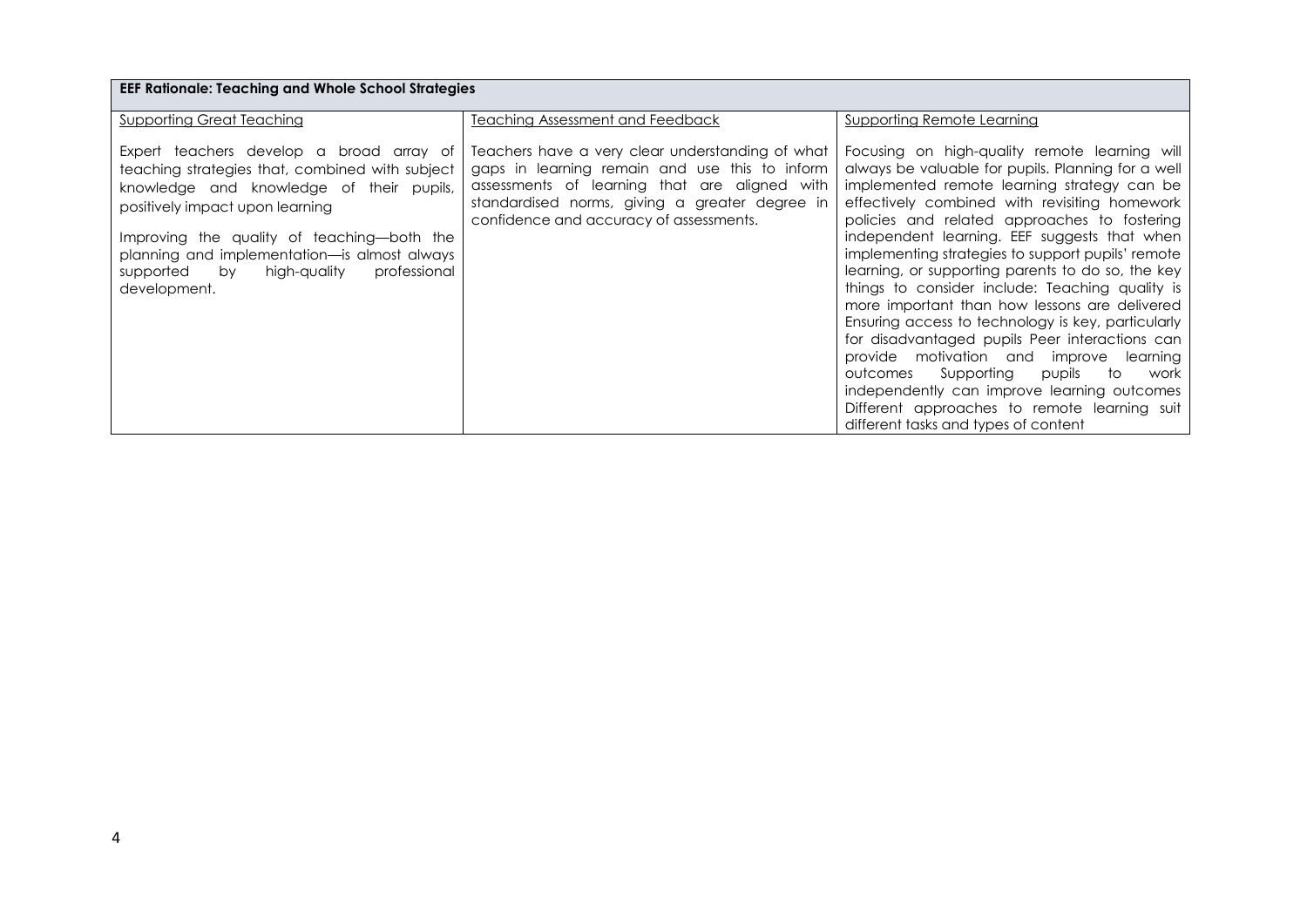| EEF                                                | Implementation/Key Action                                                                                                                                                                                                                                                                                                                                                                                                                                                                                                                                                                                                                                                                                       | Resources/Costing                                                                                                                                                                                            | Intended Impact                                                                                                                                                                                                                                                                                                                                           |  |  |  |
|----------------------------------------------------|-----------------------------------------------------------------------------------------------------------------------------------------------------------------------------------------------------------------------------------------------------------------------------------------------------------------------------------------------------------------------------------------------------------------------------------------------------------------------------------------------------------------------------------------------------------------------------------------------------------------------------------------------------------------------------------------------------------------|--------------------------------------------------------------------------------------------------------------------------------------------------------------------------------------------------------------|-----------------------------------------------------------------------------------------------------------------------------------------------------------------------------------------------------------------------------------------------------------------------------------------------------------------------------------------------------------|--|--|--|
| Rationale                                          |                                                                                                                                                                                                                                                                                                                                                                                                                                                                                                                                                                                                                                                                                                                 | Training needs/SIP Link                                                                                                                                                                                      |                                                                                                                                                                                                                                                                                                                                                           |  |  |  |
| Supporting<br>Great<br>Teaching                    | All subjects will be planned with increasing detail and<br>$\bullet$<br>consideration for how pre-requisite knowledge will be<br>taught alongside new learning so that knowledge gaps can<br>be reduced.<br>Subject leaders to revisit Curriculum Documentation, adjust<br>$\bullet$<br>curriculum map accordingly.<br>Transition Plans to be written by subject leaders for each<br>year group, outlining aspects of the curriculum that require<br>revisiting alongside teaching planned for Autumn 2020.<br>Training needs of teachers and support staff to be identified<br>$\bullet$<br>- appropriate CPD planned.                                                                                         | SIP Link: Priority 1,2,3,4<br>Individual Training needs<br>identified<br>through<br>Appraisal.                                                                                                               | Knowledge gaps will be identified and planning<br>adapted to address these. This will ensure that<br>attainment across the Curriculum is maintained<br>and pupils attain in-line with or above National<br>Expectations.<br>A personalised approach to CPD will ensure<br>quality first teaching for all children.<br>All teaching will be at least good. |  |  |  |
| Teaching<br>Assessment<br>and<br>Feedback          | Staff to revisit Marking and Feedback Policy and review<br>$\bullet$<br>strategies to be deployed for remote learning.<br>DHT and Subject Leaders to support implementation of new<br>assessment documentation and new Tracker.<br>Assessment cycle to be fully implemented to identify gaps<br>$\bullet$<br>in learning (Individual/Group/Whole Class) and inform<br>planning/intervention for Autumn 2020.<br>Subject leaders to deliver CPD to focus on gap analysis from<br>$\bullet$<br>Autumn Term Assessment Data.                                                                                                                                                                                       | SIP Link: Priority 3<br><b>CPD</b><br>delivered<br>by<br>Subject Leaders Autumn<br>2020                                                                                                                      | Gaps that children experience in their learning<br>due to absence will be minimised and data will<br>evidence that predicted end of year targets will<br>be achieved.                                                                                                                                                                                     |  |  |  |
| Supporting<br>Remote<br>Learning                   | Subject Leaders to provide CPD/guidance for teachers<br>focusing on remote learning provision in their Subject<br>(Curriculum Carousel Autumn Staff Meetings 2020)<br>Remote Learning Policy and Strategy to be developed in<br>$\bullet$<br>consultation with all stakeholders.<br>Remote Learning Strategy CPD delivered to Teachers to<br>support individual pupils isolating or Whole Class Bubble<br>isolation.<br>Purchase a bank of laptops to increase access to<br>$\bullet$<br>technology for remote learners and staff working remotely.<br>Introduce Seesaw as an online learning platform for pupils<br>$\bullet$<br>across the School. Deliver appropriate CPD for Teachers<br>and Support staff. | SIP Link: Priority 1,2,3,4<br><b>Bank</b><br>Оf<br>Laptops:<br>£1316.40<br>Seesaw Online Learning<br>Platform: £1865.60<br><b>CPD</b><br>Seesaw<br>for<br>all<br>Teaching and Support<br>Staff (Autumn 2020) | Prompt and relevant remote learning is accessible<br>to all, any gaps that children experience in their<br>learning due to absence will be minimised and<br>data will evidence that predicted targets end of<br>year targets will be achieved.                                                                                                            |  |  |  |
| Total cost from Catch Up Premium Funding: £3182.00 |                                                                                                                                                                                                                                                                                                                                                                                                                                                                                                                                                                                                                                                                                                                 |                                                                                                                                                                                                              |                                                                                                                                                                                                                                                                                                                                                           |  |  |  |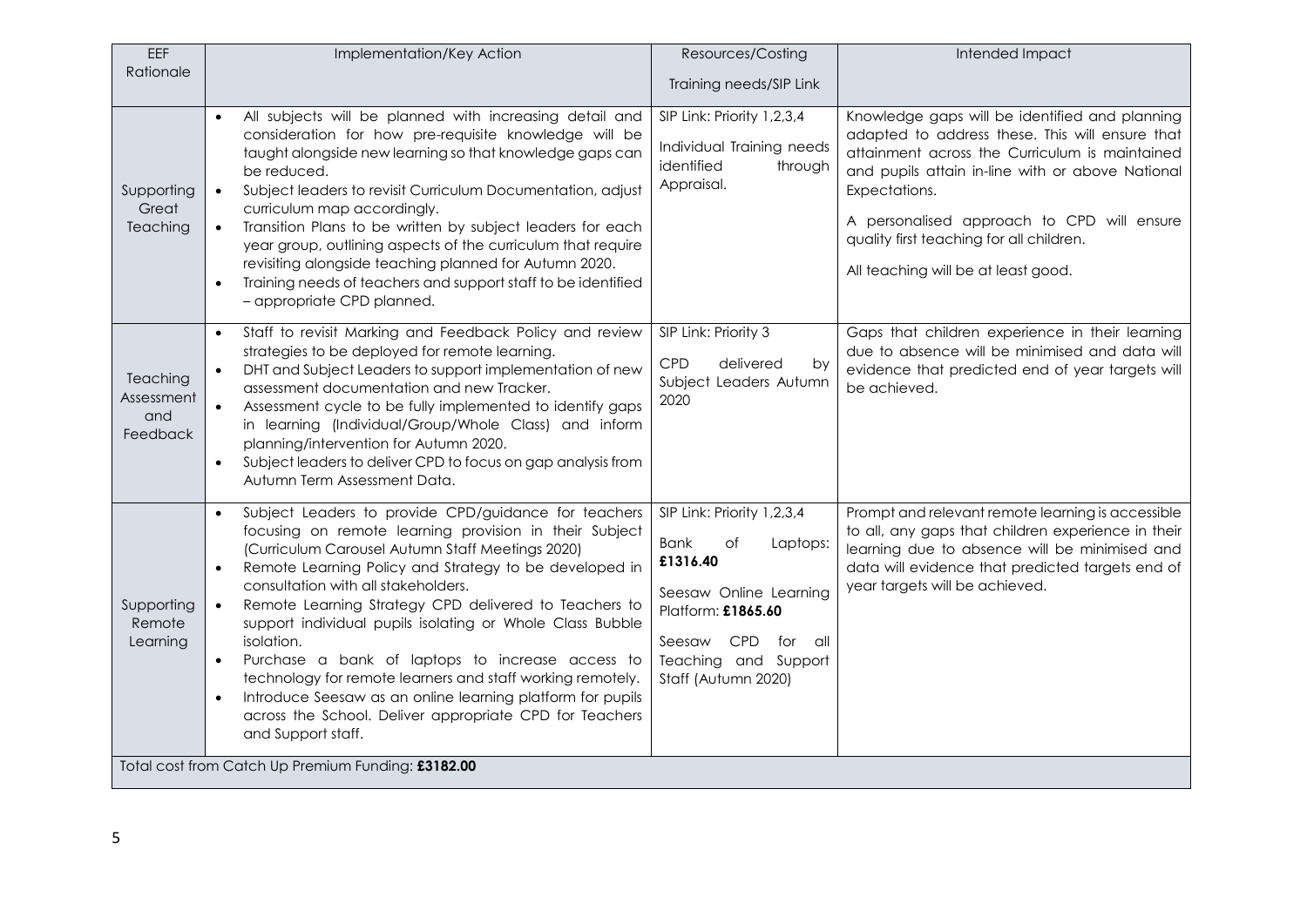| EEF Kationale: largeted Approaches                                                                                                                                                                                                                                                                                                                                                                                                                                                                                                                                                                                                                                                                                            |                                                                                                                                                                                                                                                                                                                                                                                                                                                                                                                                                                                                                                                                                                                                                                                                                                                                                                   |                                                                                                                                                                                                                                                                                                                                                                                                                                                                                                                                                                                                                                                                                                                                                                                                                                     |
|-------------------------------------------------------------------------------------------------------------------------------------------------------------------------------------------------------------------------------------------------------------------------------------------------------------------------------------------------------------------------------------------------------------------------------------------------------------------------------------------------------------------------------------------------------------------------------------------------------------------------------------------------------------------------------------------------------------------------------|---------------------------------------------------------------------------------------------------------------------------------------------------------------------------------------------------------------------------------------------------------------------------------------------------------------------------------------------------------------------------------------------------------------------------------------------------------------------------------------------------------------------------------------------------------------------------------------------------------------------------------------------------------------------------------------------------------------------------------------------------------------------------------------------------------------------------------------------------------------------------------------------------|-------------------------------------------------------------------------------------------------------------------------------------------------------------------------------------------------------------------------------------------------------------------------------------------------------------------------------------------------------------------------------------------------------------------------------------------------------------------------------------------------------------------------------------------------------------------------------------------------------------------------------------------------------------------------------------------------------------------------------------------------------------------------------------------------------------------------------------|
| One to one and small group tuition                                                                                                                                                                                                                                                                                                                                                                                                                                                                                                                                                                                                                                                                                            | Intervention programmes                                                                                                                                                                                                                                                                                                                                                                                                                                                                                                                                                                                                                                                                                                                                                                                                                                                                           | Planning for pupils with Special Educational Needs                                                                                                                                                                                                                                                                                                                                                                                                                                                                                                                                                                                                                                                                                                                                                                                  |
| High quality teaching is supported by, and<br>inextricably bound to, targeted academic<br>support. Good assessment will reveal that some<br>pupils have lost learning, misunderstood content,<br>or made gains in their knowledge, during the<br>extended period of Covid-19 partial school<br>closures. This may require targeted one to one or<br>small group tuition to address gaps. There is<br>extensive evidence supporting the impact of<br>high-quality 1:1 and small group tuition as a<br>catch-up strategy.'<br>Providing additional out-of-class support after<br>lessons can help to close gaps and/or deepen<br>understanding. It may again be useful to look<br>back at previous years' steps to support this | Generally, the use of TAs to deliver high quality<br>interventions, which complement the work of the<br>teacher, is a 'best bet' and could be a powerful way<br>of mitigating any impacts of time away from school<br>and see positive gains for pupils. We suggest schools<br>should adopt one or two well-chosen, and well-<br>implemented, TA-led interventions, judiciously used to<br>complement and extend class-based teaching and<br>learning.<br>In order to support pupils who have fallen the behind<br>furthest, structured interventions, which may also be<br>delivered one to one or in small groups, are likely to<br>be necessary.<br>Sessions are often brief (15-45 mins), occur regularly<br>(e.g. 3-5 times per week) and are maintained over a<br>sustained period of time (e.g. 8-20 weeks). Staff<br>receive extensive training from experienced trainers<br>or teachers. | and Disabilities (SEND)<br>Creating a positive and supportive environment<br>that promotes high standards and positive<br>relationships can help ensure pupils can access<br>the best possible teaching. Consistent routines are<br>important for behaviour in school and this<br>proactive approach to behaviour will support all<br>pupils, including those with SEND.<br>An important principle for teachers in managing<br>behaviour is to get to know and understand each<br>pupil, supporting them in the self-regulation of their<br>behaviour. Self-regulated learners can see larger<br>tasks as a series of smaller more manageable<br>steps. Pupils will need teachers, teaching assistants<br>or tutors to scaffold self-regulation to support them<br>in organising equipment, their time and<br>remembering routines. |

## **EEF Rationale: Targeted Approaches**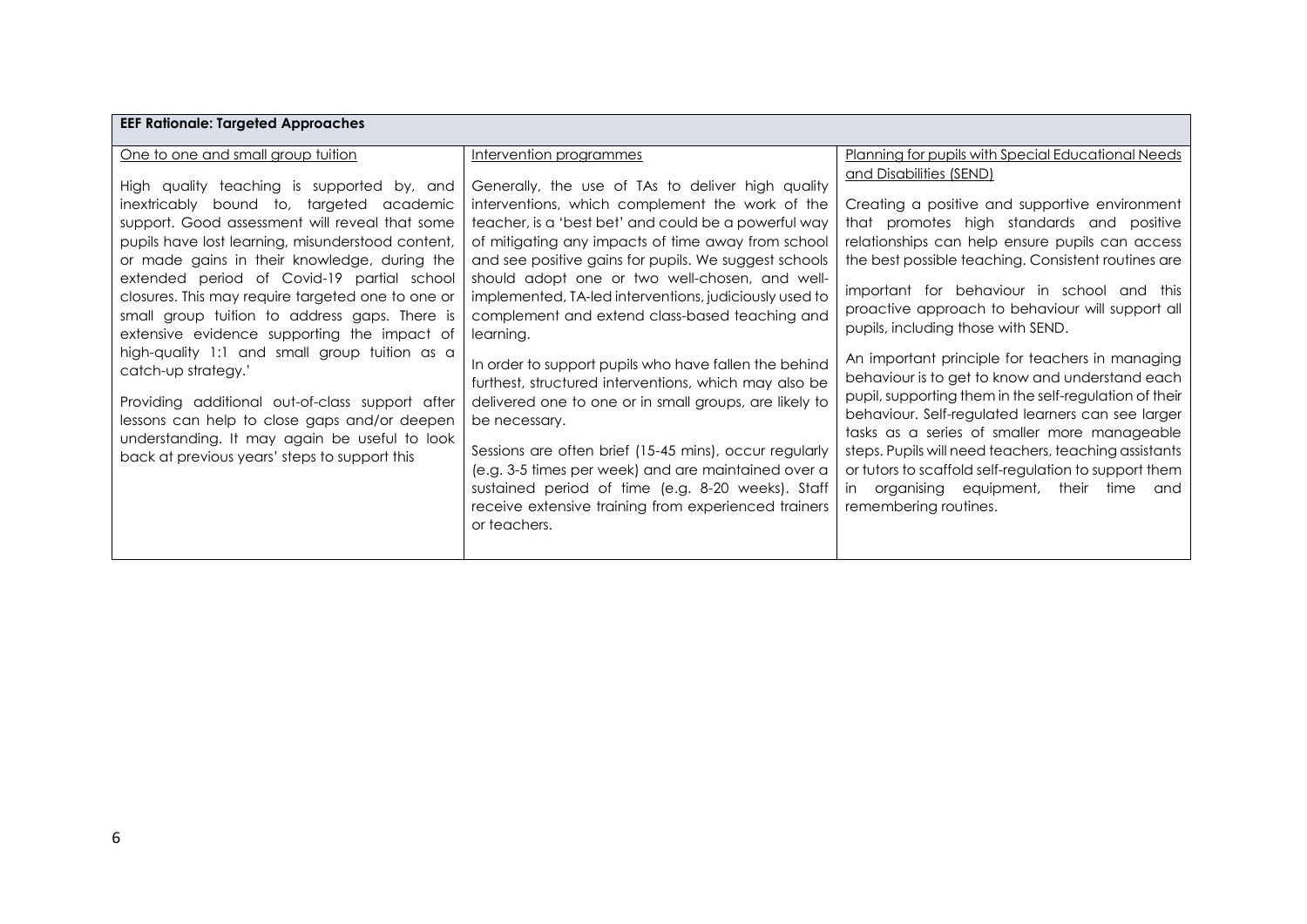| EEF                                                                                                 | Implementation/Key Action                                                                                                                                                                                                                                                                                                                                                                                                                                                                                                                                                                                                                                                                                                                                                                                                                                                                                                                                       | Resources/Costing                                                                                                                                                                                                                      | Intended Impact                                                                                                                                                                                                |
|-----------------------------------------------------------------------------------------------------|-----------------------------------------------------------------------------------------------------------------------------------------------------------------------------------------------------------------------------------------------------------------------------------------------------------------------------------------------------------------------------------------------------------------------------------------------------------------------------------------------------------------------------------------------------------------------------------------------------------------------------------------------------------------------------------------------------------------------------------------------------------------------------------------------------------------------------------------------------------------------------------------------------------------------------------------------------------------|----------------------------------------------------------------------------------------------------------------------------------------------------------------------------------------------------------------------------------------|----------------------------------------------------------------------------------------------------------------------------------------------------------------------------------------------------------------|
| Rationale                                                                                           |                                                                                                                                                                                                                                                                                                                                                                                                                                                                                                                                                                                                                                                                                                                                                                                                                                                                                                                                                                 | Training needs/SIP Link                                                                                                                                                                                                                |                                                                                                                                                                                                                |
| One to One<br>and Small<br>Group<br>Tuition                                                         | Delivery of Y3 and Y4 English Booster Groups (delivered after School by<br>Sherwood Teachers for 8 weeks). Bespoke intervention focussing on<br>Grammar, Sentence Structure, imodel.<br>Delivery of Y3 and Y4 Mathematics Booster Groups (delivered after School<br>by Sherwood Teachers for 8 weeks). Bespoke intervention Mental<br>Calculations booster (4 weeks), Progression in written calculations (4 weeks).<br>Delivery of Y5 English and Mathematics Booster Groups (delivered after<br>$\bullet$<br>School by Sherwood Teachers for 8 weeks in Autumn Term 2021)<br>Two days of release time for Subject Leaders (English and Mathematics) to<br>$\bullet$<br>develop teaching materials and deliver appropriate CPD for effective<br>delivery to teachers.<br>1:3 EAL Tutoring (Autumn Term 2021) delivered to (Y3 6 pupils/Y4 12 pupils) to<br>$\bullet$<br>broaden children's vocabulary and language structure. 12-30 weeks (1 hour<br>per week) | SIP Link: Priority 1,3<br>Y3-4 Booster Groups<br>(Summer Term 2021):<br>£5240.80<br>Year 5 Booster Groups<br>(Autumn Term 2021):<br>£3930.60<br>Supply cost: £720.00<br>EAL National<br>Tutoring<br>Programme<br>$(25%)$ :<br>£1755.00 | will<br>evidence<br>Data<br>that<br>predicted end of year targets<br>will be achieved.<br>Pupil's<br>make<br>accelerated<br>progress<br>and<br>gaps<br>in<br>knowledge are addressed.                          |
| Intervention<br>Programmes                                                                          | Full Time Qualified Teacher released from class for Summer Term 2021 to<br>$\bullet$<br>deliver targeted intervention in Y1 and Y2:<br>Y1 Fast Track Phonics<br>➤<br>Y1 Tailored Reading/Writing Intervention Programme<br>➤<br>Y1 Talk Boost Programme<br>➤<br>Y1 Wave 3 Mathematics Intervention<br>≻<br>Y2 Wave 3 Mathematics Intervention<br>≻<br>Y2 English Teaching (Y2 - split to 3 groups teaching for Summer Term<br>➤<br>2021)<br>Delivery of Y6 Intervention Programmes delivered Summer Term 2021 by Y6<br>support staff.<br>Delivery of Early Talk Boost Intervention (EYFS) Summer Term 2021                                                                                                                                                                                                                                                                                                                                                      | SIP Link: Priority 1,3<br>Y1-2 Intervention:<br>£14, 345.00<br>Y6 Intervention: Funding<br>allocated in PP Action<br>Plan.<br>Y3-4 Tailored intervention<br>Training/KS1<br>Grammar<br>CPD: £500.00<br>Early Talk Boost CPD:<br>£1000  | evidence<br>will<br>Data<br>that<br>predicted end of year targets<br>will be achieved.<br>Pupil's<br>accelerated<br>make<br>progress<br>and<br>gaps<br>in.<br>knowledge are addressed.                         |
| Planning for<br>pupils with<br>Special<br>Educational<br>Needs and<br><b>Disabilities</b><br>(SEND) | Regular SEND Reviews ensure teachers are fully aware of pupils and their<br>$\bullet$<br>individual needs. Personalised plans and the systematic approach of the<br>SENDCo ensures provision is implemented and needs met.<br>Targets are identified and strategies/support put in place to ensure the<br>$\bullet$<br>delivery is both efficient and effective. The provision map evidences pupils,<br>their need, targets and the interventions/support planned.<br>Whole School CPD delivered to address personalised support and whole<br>$\bullet$<br>school needs.                                                                                                                                                                                                                                                                                                                                                                                        | SIP Link: Priority 1,3                                                                                                                                                                                                                 | A personalised approach to<br>interventions and support given<br>to those children with complex<br>needs is highly effective. Data<br>will evidence that predicted<br>end of year targets will be<br>achieved. |
|                                                                                                     | Total cost from Catch Up Premium Funding: £27,491.40                                                                                                                                                                                                                                                                                                                                                                                                                                                                                                                                                                                                                                                                                                                                                                                                                                                                                                            |                                                                                                                                                                                                                                        |                                                                                                                                                                                                                |
|                                                                                                     |                                                                                                                                                                                                                                                                                                                                                                                                                                                                                                                                                                                                                                                                                                                                                                                                                                                                                                                                                                 |                                                                                                                                                                                                                                        |                                                                                                                                                                                                                |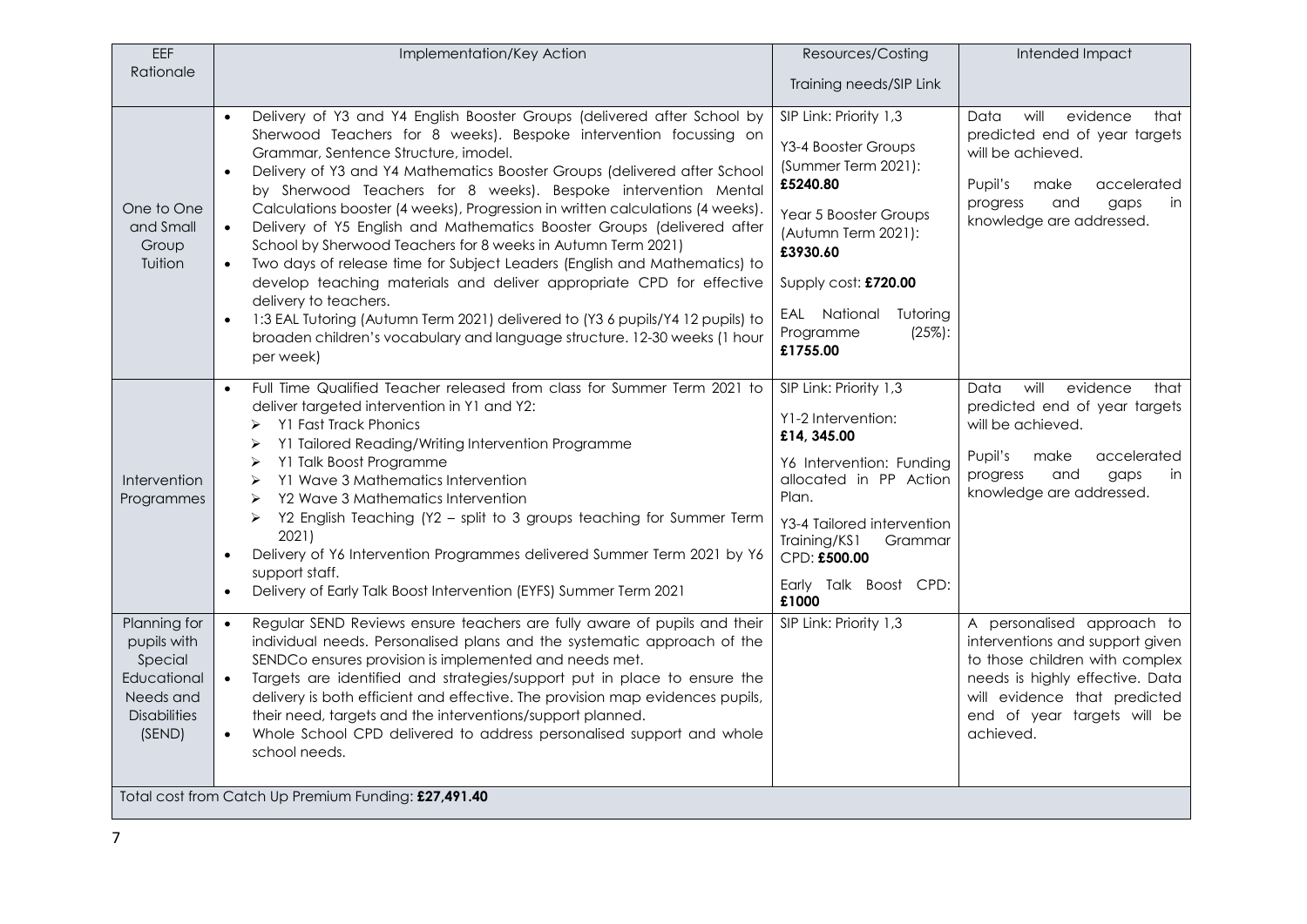| <b>EEF Rationale: Wider Strategies</b>                                                                                                                                                                                                                                                                                                                                                                     |                                                                                                                                                                                                                                                                           |                                                                                                                                                                                                                                                                                                                                                                                                                   |
|------------------------------------------------------------------------------------------------------------------------------------------------------------------------------------------------------------------------------------------------------------------------------------------------------------------------------------------------------------------------------------------------------------|---------------------------------------------------------------------------------------------------------------------------------------------------------------------------------------------------------------------------------------------------------------------------|-------------------------------------------------------------------------------------------------------------------------------------------------------------------------------------------------------------------------------------------------------------------------------------------------------------------------------------------------------------------------------------------------------------------|
| Supporting<br>pupils'<br>social,<br>emotional<br>and<br>behavioural needs<br>A large and often unrecognised part of teachers'<br>work has always involved providing support for<br>pupils' social, emotional and behavioural needs.<br>Understandably, the impact of Covid-19 closures<br>means many schools are revisiting their approach,<br>to secure support in readiness for this new school<br>year. | Access to technology<br>Pupil's access to technology has been an important<br>factor affecting whether they can learn at home. As<br>pupils return to schools, technology could also be<br>valuable; for example, by facilitating access to online<br>tuition or support. | Supporting parent and carers<br>Parents have played a key role in supporting<br>children to learn at home and it is essential that<br>schools and families continue to work together as<br>pupils return<br>school. Providing additional books and<br>to<br>educational resources to families, with support<br>and guidance, may also be helpful – for example,<br>offering advice about effective strategies for |
| As most children will change teachers in<br>September, valuable transition information will<br>need to be supplemented with a sustained focus<br>on supporting and monitoring pupils' social,<br>emotional and behavioural needs. Once more,<br>meaningful and manageable assessment will be<br>crucial.                                                                                                   |                                                                                                                                                                                                                                                                           | reading with children.                                                                                                                                                                                                                                                                                                                                                                                            |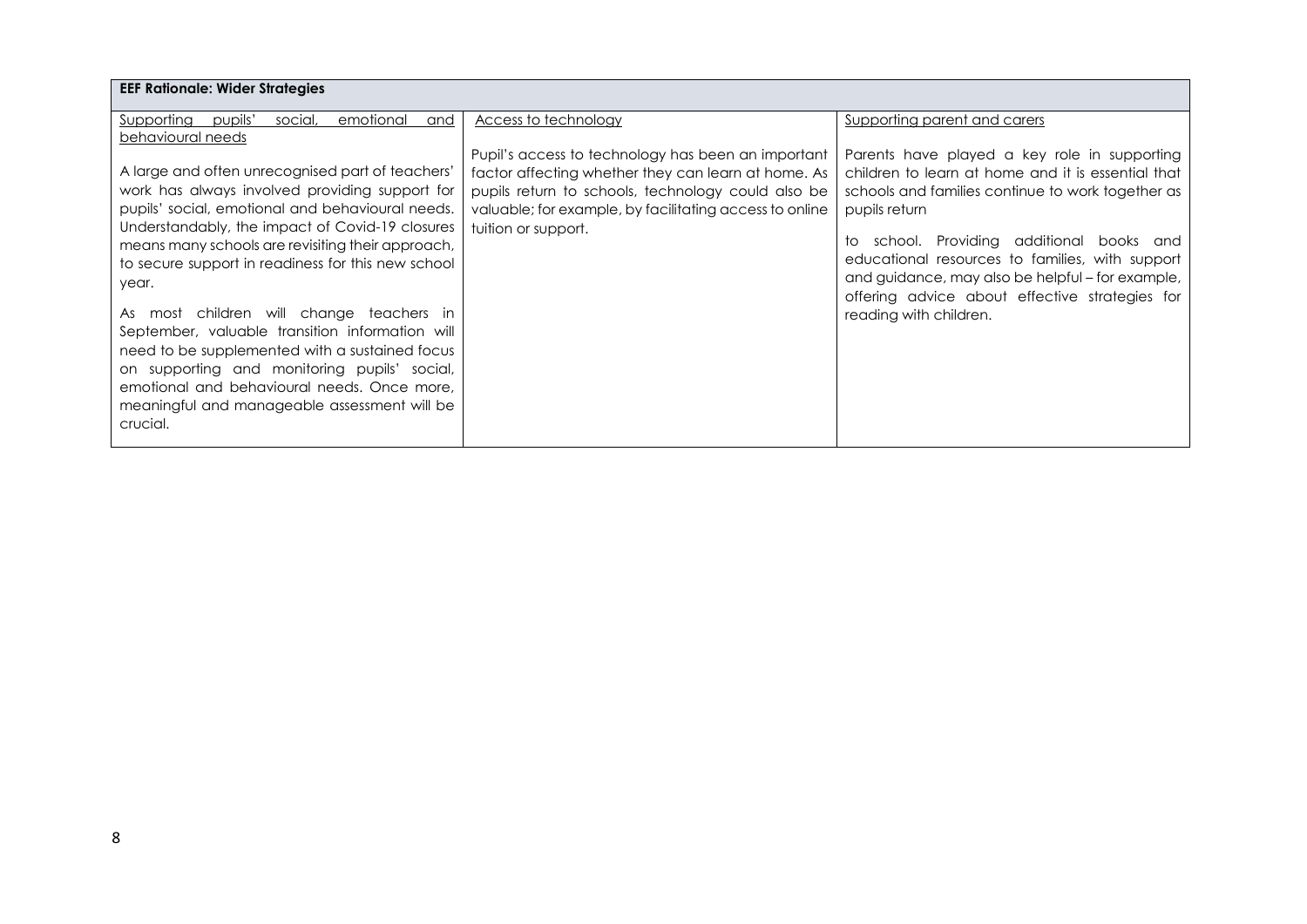| EEF                                                                          | Implementation/Key Action                                                                                                                                                                                                                                                                                                                                                                                                                                                                                                                                                                                                                                                                                                                                                                                                                                                                                                                                                                                                                                                                                                                                                                                                                                                                                                                                                         | Resources/Costing                                                                                                                                                             | Intended Impact                                                                                                                                                                                                                                                                                                                                                                                                                                                                                                        |
|------------------------------------------------------------------------------|-----------------------------------------------------------------------------------------------------------------------------------------------------------------------------------------------------------------------------------------------------------------------------------------------------------------------------------------------------------------------------------------------------------------------------------------------------------------------------------------------------------------------------------------------------------------------------------------------------------------------------------------------------------------------------------------------------------------------------------------------------------------------------------------------------------------------------------------------------------------------------------------------------------------------------------------------------------------------------------------------------------------------------------------------------------------------------------------------------------------------------------------------------------------------------------------------------------------------------------------------------------------------------------------------------------------------------------------------------------------------------------|-------------------------------------------------------------------------------------------------------------------------------------------------------------------------------|------------------------------------------------------------------------------------------------------------------------------------------------------------------------------------------------------------------------------------------------------------------------------------------------------------------------------------------------------------------------------------------------------------------------------------------------------------------------------------------------------------------------|
| Rationale                                                                    |                                                                                                                                                                                                                                                                                                                                                                                                                                                                                                                                                                                                                                                                                                                                                                                                                                                                                                                                                                                                                                                                                                                                                                                                                                                                                                                                                                                   | Training needs/SIP Link                                                                                                                                                       |                                                                                                                                                                                                                                                                                                                                                                                                                                                                                                                        |
| Supporting<br>pupils'<br>social,<br>emotional<br>and<br>behavioural<br>needs | High expectations for all will be reinforced alongside the delivery of a<br>$\bullet$<br>purposeful and inspiring learning environment.<br>The PSHE Curriculum will be a priority and delivered weekly to support pupils<br>$\bullet$<br>emotional wellbeing alongside the delivery of the Curriculum.<br>Whole School Assembly themes will be carefully planned and delivered to<br>$\bullet$<br>support pupils in School and working remotely.<br>1:1 and Small groups Social and Emotional Intervention delivered by highly<br>$\bullet$<br>skilled support staff.<br>Highly skilled Teaching and Support Staff will use a range of strategies to<br>$\bullet$<br>support identifying emotions; creating a safe environment to share<br>concerns, using stories to examine character's feelings through reflective<br>questioning, and using consistent approaches to solving problems to support<br>pupil wellbeing.<br>SENDCo and one member of support staff to attend Bereavement training.                                                                                                                                                                                                                                                                                                                                                                                | SIP Link: Priority 1,3<br>Additional TA Support to<br>deliver<br>Social<br>and<br>Emotional Intervention:<br>£3591.00<br>Social<br>CPD<br><b>Stories</b><br>Training: £250.00 | High expectations underpinned<br>by a strong values education<br>will support pupils in making a<br>smooth return to School. A<br>carefully planned curriculum,<br>alongside appropriate Social<br>and Emotional Intervention will<br>support<br>Pupils social and emotional<br>needs are supported and<br>learning is closely monitored to<br>evaluate impact of support.                                                                                                                                             |
| Supporting<br>parent and<br>carers                                           | Development of guidance for parents to ensure that parents remain partners<br>$\bullet$<br>in our children's education: Remote Learning Guidance/Remote Learning<br>Video all to be made available on the School website.<br>Parent Consultation meetings to be planned to ensure quality conversations<br>$\bullet$<br>can take place to discuss attainment and pupil wellbeing.<br>Development of resources to strengthen the Home-School Reading<br>$\bullet$<br>Partnership.<br>Online Safety workshop to be delivered to provide guidance for parents to<br>$\bullet$<br>keep children safe online at home (increased access due to remote<br>learning).<br>Parents have the opportunity to email all class-based teachers to<br>$\bullet$<br>communicate concerns. This communication can take place outside of the<br>working day to meet their needs. It is agreed however, teachers will respond<br>within their working day.<br>We will ensure we invest in strong relationships with parents. This includes<br>support provided through the School Safeguarding Team and the offer of<br>'Early Help' services to support families and children who have encountered<br>challenges due periods of School closure/the pandemic.<br>Website Parent Update regularly updated to provide key guidance for<br>$\bullet$<br>parents on our response throughout the Pandemic. | SIP Link: Priority 1,2,4<br>Reading resources cost<br>allocated<br>through<br>School Improvement.                                                                             | Prompt and relevant remote<br>learning is accessible to all, any<br>gaps that children experience<br>in their learning due to absence<br>will be minimised and data will<br>predicted<br>evidence<br>that<br>targets end of year targets will<br>be achieved.<br>Parents are supported well and<br>have the opportunity to share<br>their<br>views<br>through<br>consultation.<br>Parents value the support<br>provided by School and are<br>guided effectively in enhancing<br>pupils Reading development at<br>home. |
|                                                                              | Total cost from Catch Up Premium Funding: £3841.00                                                                                                                                                                                                                                                                                                                                                                                                                                                                                                                                                                                                                                                                                                                                                                                                                                                                                                                                                                                                                                                                                                                                                                                                                                                                                                                                |                                                                                                                                                                               |                                                                                                                                                                                                                                                                                                                                                                                                                                                                                                                        |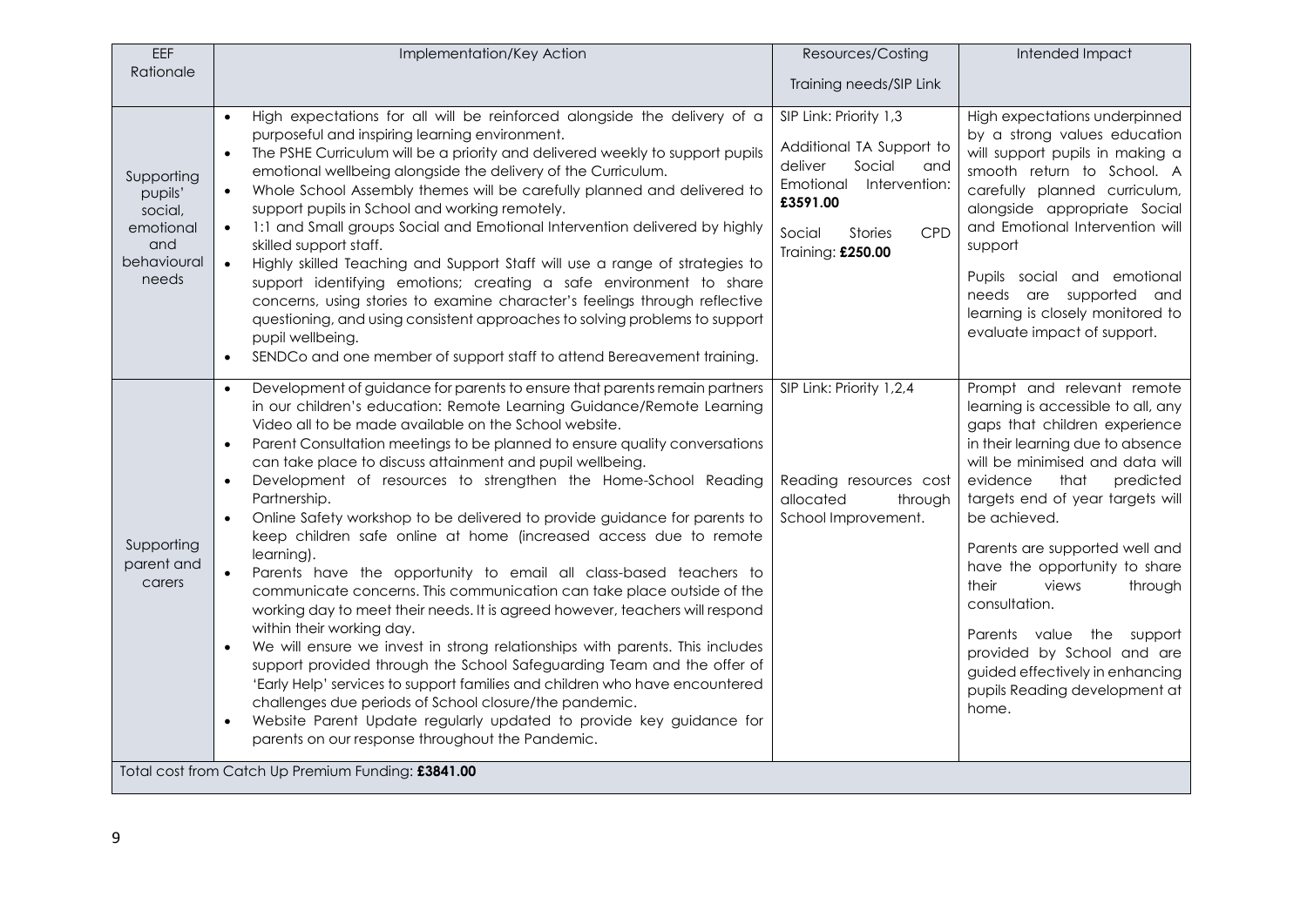Sherwood Primary School

## **Catch Up Premium Evaluation 2020-2021**

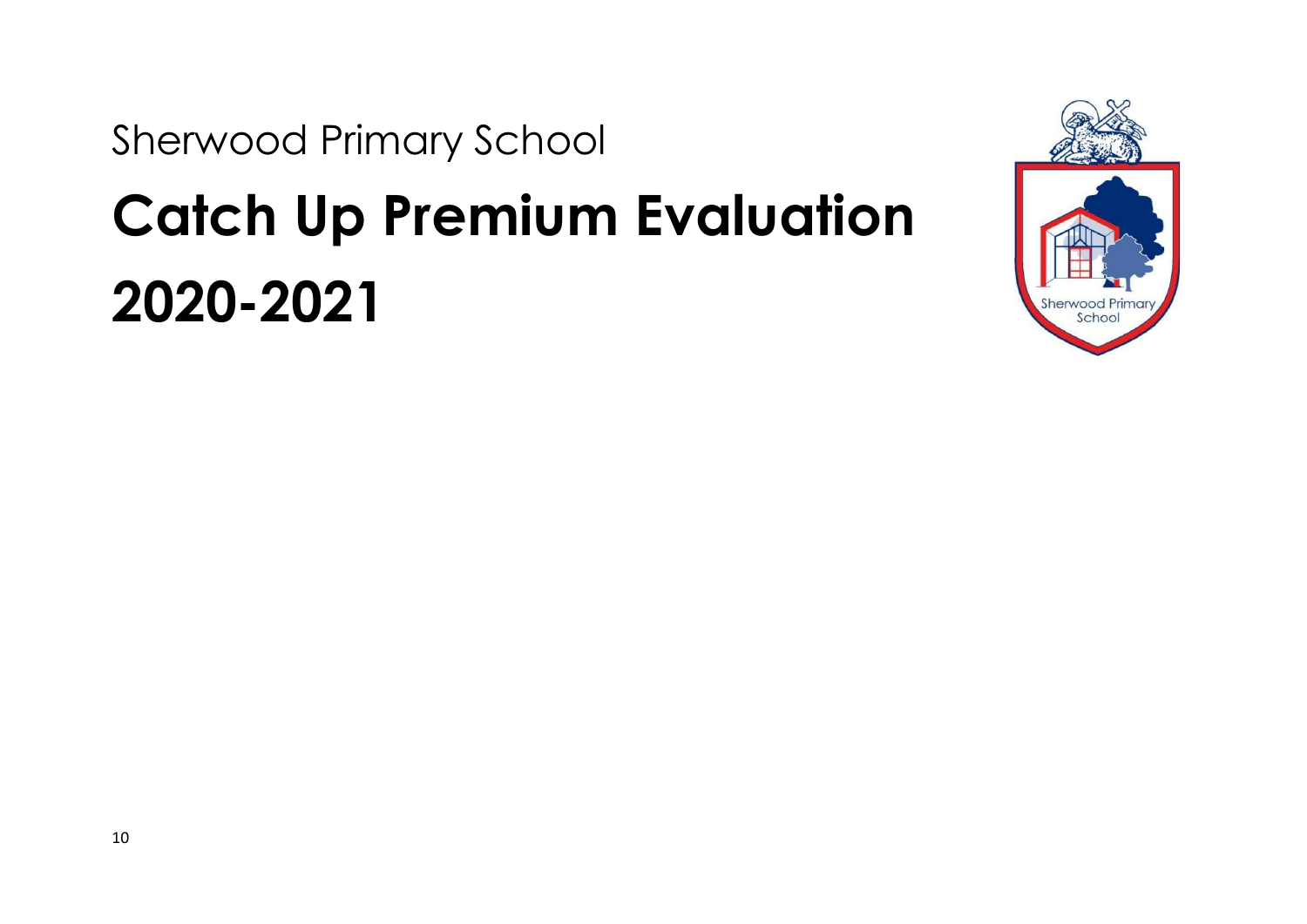Catch Up Funding has been allocated to support groups of pupils to make expected progress. Our Priorities have been designed to mitigate the effects of the disruption caused by coronavirus (COVID-19). The impact of intervention delivered as part of the action plan, alongside the impact of quality first teaching, is detailed below.

### **Y3-4**

#### **8 weeks of English and Mathematics Booster**

Booster sessions were delivered in small groups after School, delivered by Sherwood teachers. Booster sessions commenced on 21/04/2021.

We used Hodder Standardised Score Mathematics Assessment for Mathematics Baseline and End of Term Assessment. For English, we used Key Learning Indicators for Writing to track and measure progress.

| <b>Below 70 70-84</b>    |       | 85-94                  | 95-104       |                       |       | 105-114 115-129 Above 129 |
|--------------------------|-------|------------------------|--------------|-----------------------|-------|---------------------------|
| well<br>below<br>average | below | low<br>average average | average high | average average above | above | well<br>average           |

| Y3-4 Mathematics                    | 70-84        | 85-94       | 95-104      | $105 - 114$ | 115-129 | Above 129 |
|-------------------------------------|--------------|-------------|-------------|-------------|---------|-----------|
|                                     | <b>Below</b> | Low         | Average     | <b>High</b> | Above   |           |
|                                     | average      | average     |             | Average     | average |           |
| Year 3 (22 pupils) Baseline         | 8 children   | 9 children  | 4 children  | child       |         |           |
| Year 3 (22 children) End Assessment | child        | 3 children  | 12 children | 6 children  |         |           |
| Year 4 (20 children) Baseline       | 10 children  | 10 children |             |             |         |           |
| Year 4 (20 children) End Assessment | 2 children   | children    | children    |             |         |           |

| Y3-4 Writing                           | <b>Below Average</b> | Low average | Average    | High average |
|----------------------------------------|----------------------|-------------|------------|--------------|
|                                        | $<$ 59%              | 60-74%      | 75-89%     | 90-100%      |
| Year 3 (22 pupils) Baseline            | 22 children          |             |            |              |
| Year 3 (22 children) End of Assessment | 5 children           | 10 children | 3 children | 4 children   |
| Year 4 (25 children) Baseline          | 23 children          | 2 children  |            |              |
| Year 4 (25 children) End of Assessment | 16 children          | 6 children  | 3 children |              |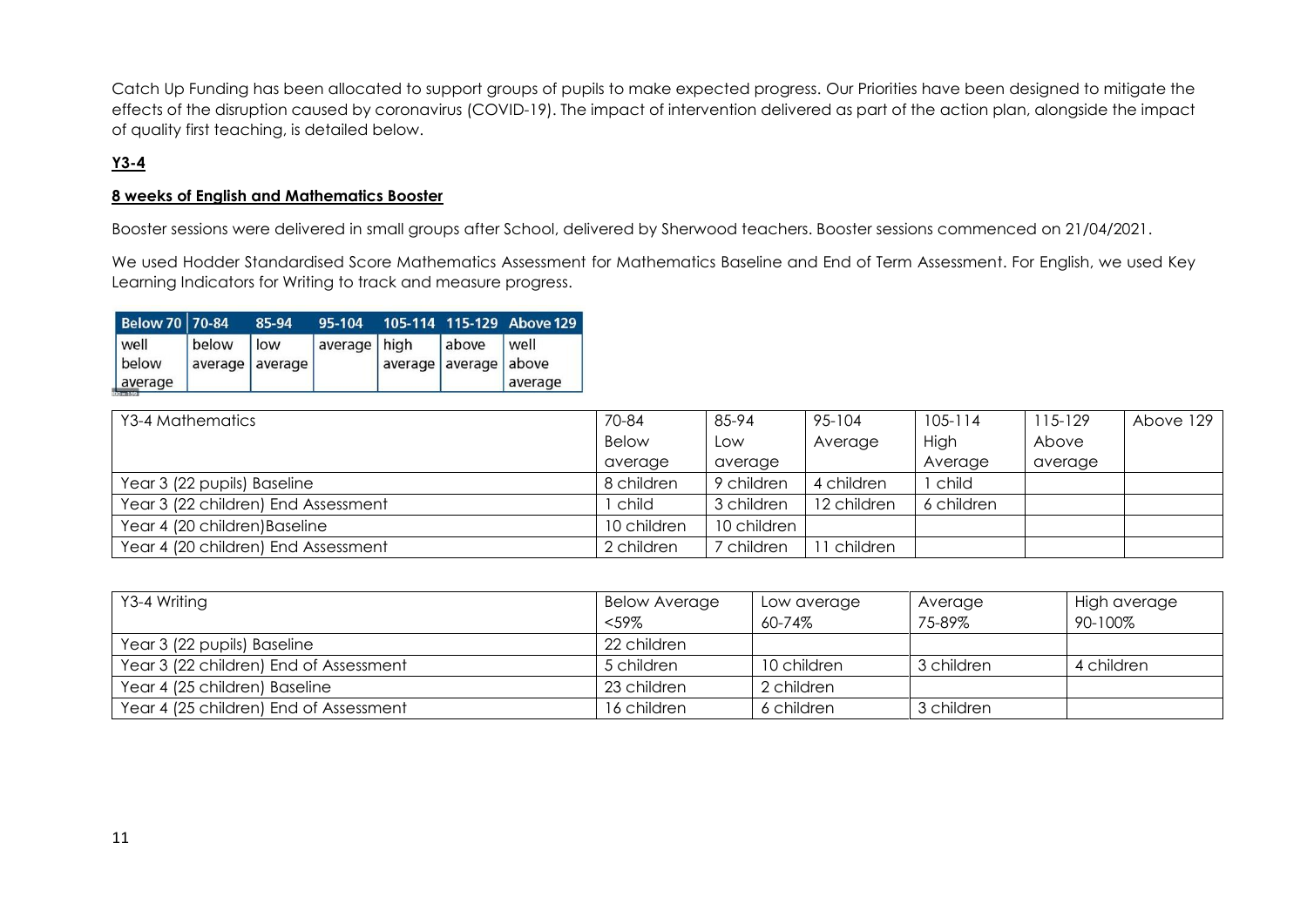### **11 weeks of English and Mathematics Targeted Teaching**

Targeted Teaching was delivered in small groups by a Year 2 class teacher. We used Key Learning Indicators (% secure) for Reading, Writing and Mathematics to track progress and measure the impact of quality first teaching alongside targeted group work. Targeted group work commenced daily on 19th April for 11 weeks.

We used Hodder Standardised Score Mathematics Assessment for Mathematics Baseline and End of Term Assessment. For English, we used Key Learning Indicators for Writing to track and measure progress.

| <b>Below 70 70-84</b> |       | 85-94           | 95-104         |                       |       | 105-114 115-129 Above 129 |
|-----------------------|-------|-----------------|----------------|-----------------------|-------|---------------------------|
| well                  | below | low             | average   high |                       | above | well                      |
| below                 |       | average average |                | average average above |       |                           |
| average               |       |                 |                |                       |       | average                   |

| Year 1                                                                   | <b>Below</b> | LOW        | Average    | High       |
|--------------------------------------------------------------------------|--------------|------------|------------|------------|
|                                                                          | Average      | average    | 75-89%     | average    |
|                                                                          | $<$ 59%      | 60-74%     |            | 90-100%    |
| Targeted Writing Intervention (11 children) Baseline                     | 73% (8)      | $27\%$ (3) |            |            |
| Year 1 Targeted Writing Intervention (11 children) End of Assessment     |              |            | 64% (7)    | $36\%$ (4) |
| Year 1 Targeted Reading Intervention (11 children) Baseline              | 55% (6)      | $18\%$ (2) | $27\%$ (3) |            |
| Year 1 Targeted Reading Intervention (11 children) End of Assessment     |              |            | 45% (5)    | 55% (6)    |
| Year 1 Targeted Mathematics Intervention (10 children) Baseline          | 90% (9)      | $10\%$ (1) |            |            |
| Year 1 Targeted Mathematics Intervention (10 children) End of Assessment |              | $10\%$ (1) | $60\%$ (6) | $30\%$ (3) |

| Year <sub>2</sub>                                  | <b>Below</b> | Low      | Average   | High     |
|----------------------------------------------------|--------------|----------|-----------|----------|
|                                                    | Average      | average  | 75-89%    | average  |
|                                                    | $<$ 59%      | 60-74%   |           | 90-100%  |
| Year 2 (13 children) Writing Baseline              | 13 (100%)    |          |           |          |
| Year 2 (13 children) Writing End of Assessment     |              |          | 3(23%)    | 10 (77%) |
| Year 2 (13 children) Reading Baseline              | 12 (92%)     | (8%)     |           |          |
| Year 2 (13 children) Reading End of Assessment     |              |          | 3(23%)    | 10 (77%) |
| Year 2 (10 children) Mathematics Baseline          | $9(90\%)$    | $(10\%)$ |           |          |
| Year 2 (10 children) Mathematics End of Assessment |              |          | $3(30\%)$ | 70%)     |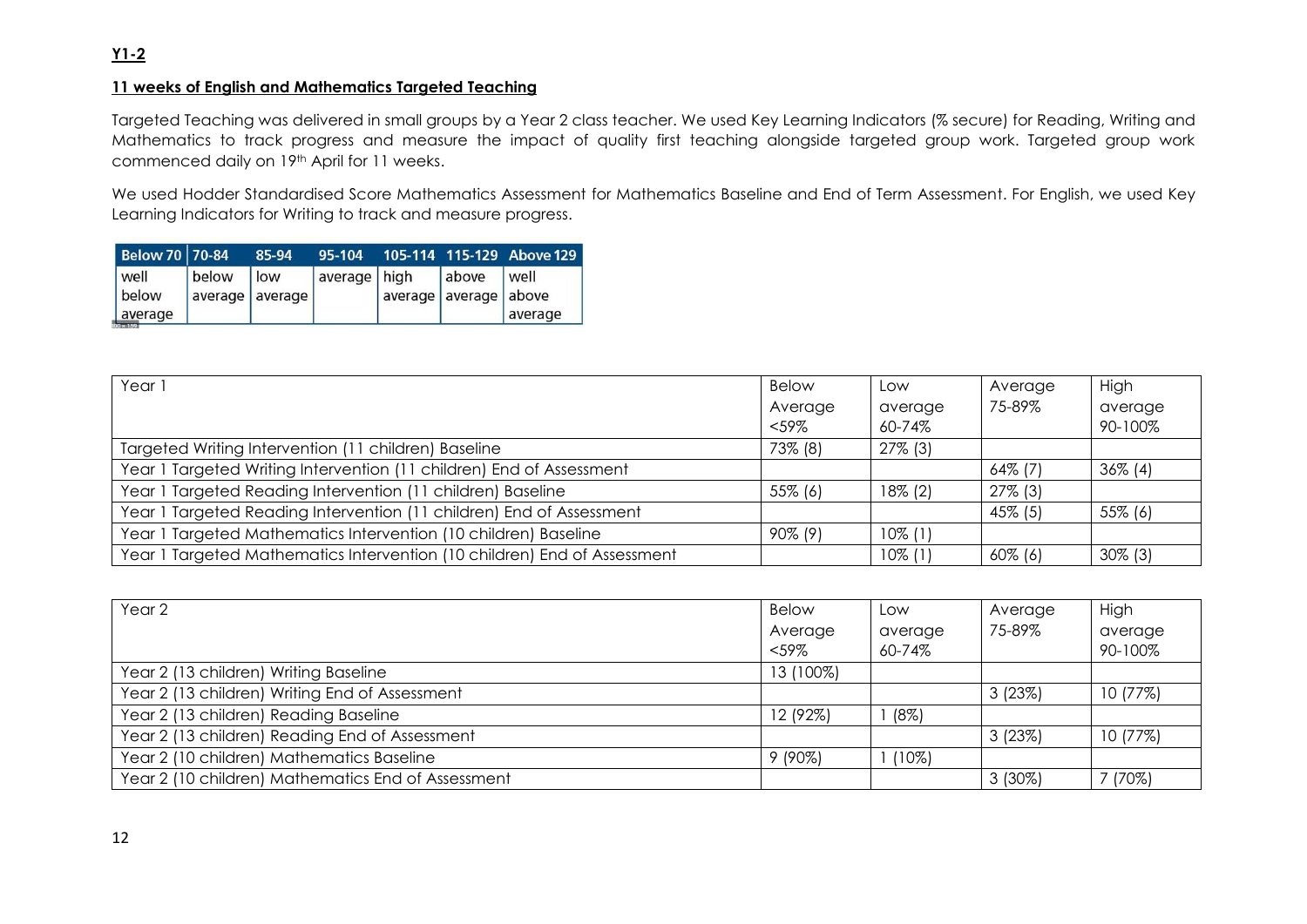| Attainment Headlines: Autumn Term 2020 |                                                                                                                                                                                                                                                                                 | Attainment Summer 2021                                                                                                                                                                                                                                                                                                                    | <b>Next Steps</b>                                                                                                                                                                                                                                              |
|----------------------------------------|---------------------------------------------------------------------------------------------------------------------------------------------------------------------------------------------------------------------------------------------------------------------------------|-------------------------------------------------------------------------------------------------------------------------------------------------------------------------------------------------------------------------------------------------------------------------------------------------------------------------------------------|----------------------------------------------------------------------------------------------------------------------------------------------------------------------------------------------------------------------------------------------------------------|
| EYFS (BASELINE)                        | Communication and Language<br>Speaking: 30% of pupils not entering 40-60<br>months band (working at 30-50 months)<br>PSED: Self Confidence and Self Awareness                                                                                                                   | Evaluation of pupil progress informed<br>targeted group, 1:1 and whole class<br>provision over the three terms.<br>Speaking End of EYFS: 78% of pupils                                                                                                                                                                                    | Next steps identified through targeted<br>intervention and whole class strategies.<br>Whole School Improvement Action                                                                                                                                          |
|                                        | 28% of pupils not entering 40-60 months<br>band (working at 30-50 months)<br>PSED: Managing Feelings and Behaviour 28%<br>of pupils not entering 40-60 months band<br>(working at 30-50 months)                                                                                 | working at least at the expected<br>standard.<br>PSED Self Confidence and Awareness End<br>of EYFS: 85% of pupils working at least at<br>the expected standard.<br>PSED Managing Feelings and Behaviour<br>End of EYFS: 85% of pupils working at least<br>at the expected standard.<br>2021 EYFS GLD: 68%                                 | linked to Priority 2: To accelerate the<br>progress of children in writing across the<br>school with a focus on Non-Fiction<br>Writing and application across the<br>Curriculum.                                                                               |
| Year 1                                 | 17% children not on track to make expected<br>progress in Reading<br>20% children not on track to make expected                                                                                                                                                                 | 85% of the cohort working at age related<br>expectations or above in Reading.<br>66% of the cohort working at age related                                                                                                                                                                                                                 | Next steps identified through targeted<br>intervention and whole class strategies.<br>Additional Funding Link: Recovery                                                                                                                                        |
|                                        | progress in Writing<br>13% children not on track to make expected<br>progress in Mathematics<br>69% of boys on track to make expected<br>progress in Writing                                                                                                                    | expectations or above in writing.<br>85% of the cohort working at age related<br>expectations or above in Mathematics.<br>64% of boys are currently working at the<br>expected standard or above in Writing.                                                                                                                              | <b>Funding and School Led Tutoring.</b><br>Whole School Improvement Action<br>linked to Priority 2: To accelerate the<br>progress of children in writing across the<br>school with a focus on Non-Fiction<br>Writing and application across the<br>Curriculum. |
| Year 2                                 | 20% children not on track to make expected<br>progress in Reading<br>24% children not on track to make expected<br>progress in Writing<br>10% children not on track to make expected<br>progress in Mathematics<br>62% of boys on track to make expected<br>progress in Writing | 90% of the cohort working at age related<br>expectations or above in Reading.<br>85% of the cohort working at age related<br>expectations or above in writing.<br>92% of the cohort working at age related<br>expectations or above in Mathematics.<br>77% of boys are currently working at the<br>expected standard or above in Writing. | Whole School Improvement Action<br>linked to Priority 2: To accelerate the<br>progress of children in writing across the<br>school with a focus on Non-Fiction<br>Writing and application across the<br>Curriculum.                                            |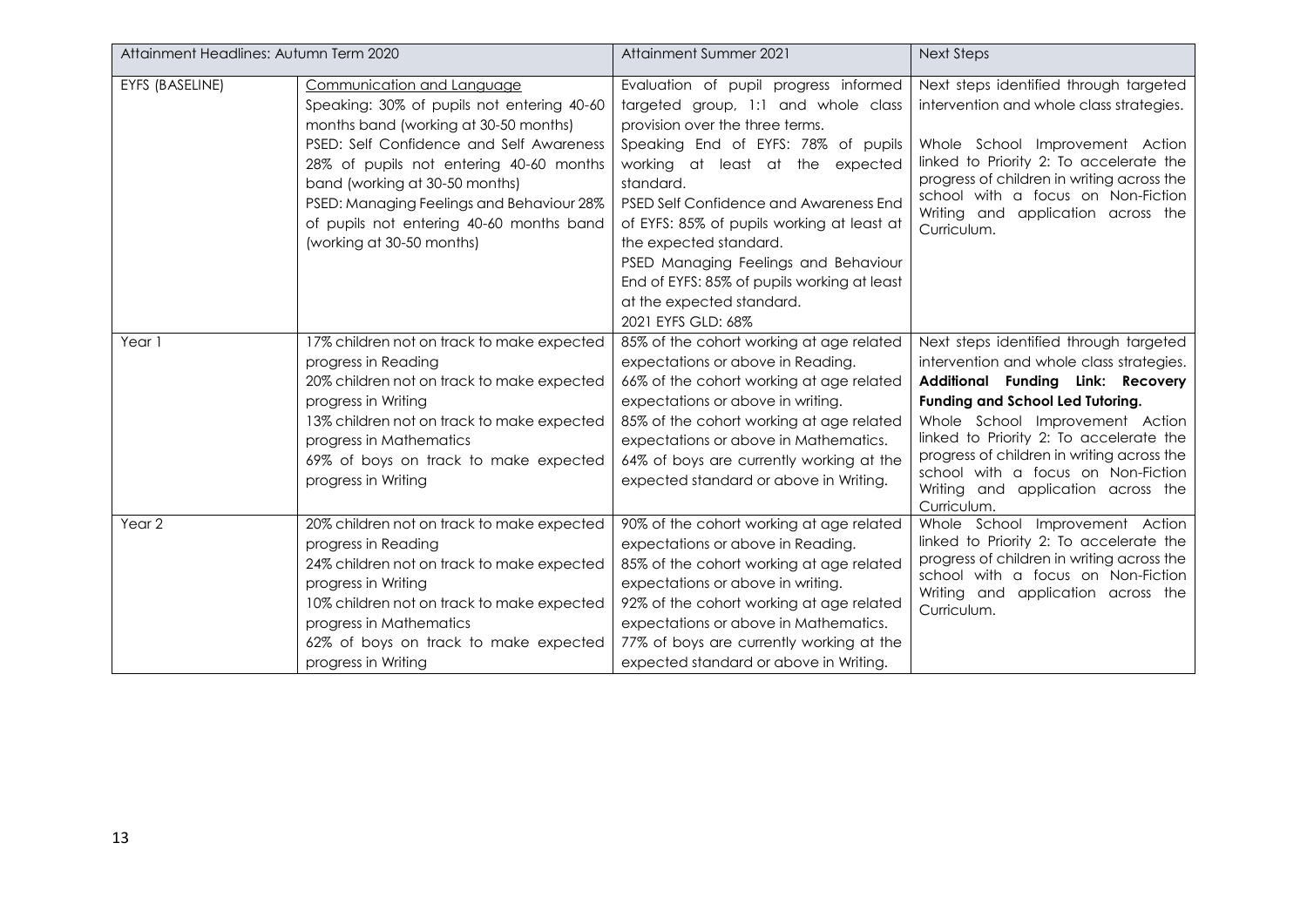| Year <sub>3</sub>     | 18% children not on track to make expected<br>progress in Reading<br>15% children not on track to make expected<br>progress in Writing<br>An additional 10% of pupils have been<br>identified as vulnerable to falling behind and<br>would benefit from additional intervention.<br>14% children not on track to make expected<br>progress in Mathematics<br>An additional 22% of pupils have been<br>identified as vulnerable to falling behind and<br>would benefit from additional intervention.                                                                                                                       | 90% of the cohort working at age<br>related expectations or above in<br>Reading.<br>87% of the cohort working at age<br>related expectations or above in<br>writing.<br>85% of the cohort working at age<br>related expectations or above in<br>Mathematics. | EAL Tutoring (Autumn Term 2021/Spring Term<br>2022) delivered to (Y3 6 pupils/Y4 12 pupils)<br>to broaden children's vocabulary and<br>language structure. 12 weeks (1 hour per<br>week)<br>Whole School Improvement Action linked to<br>Priority 2: To accelerate the progress of<br>children in writing across the school with a<br>focus on Non-Fiction Writing<br>and<br>application across the Curriculum.                                                                                                                                        |
|-----------------------|---------------------------------------------------------------------------------------------------------------------------------------------------------------------------------------------------------------------------------------------------------------------------------------------------------------------------------------------------------------------------------------------------------------------------------------------------------------------------------------------------------------------------------------------------------------------------------------------------------------------------|--------------------------------------------------------------------------------------------------------------------------------------------------------------------------------------------------------------------------------------------------------------|--------------------------------------------------------------------------------------------------------------------------------------------------------------------------------------------------------------------------------------------------------------------------------------------------------------------------------------------------------------------------------------------------------------------------------------------------------------------------------------------------------------------------------------------------------|
| Year 4                | 17% children not on track to make expected<br>progress in Reading<br>An additional 23% of pupils have been<br>identified as vulnerable to falling behind and<br>would benefit from additional intervention.<br>15% children not on track to make expected<br>progress in Writing<br>An additional 25% have been identified as<br>vulnerable to falling behind and would<br>benefit from additional intervention.<br>12% children not on track to make expected<br>progress in Mathematics<br>An additional 20% have been identified as<br>vulnerable to falling behind and would<br>benefit from additional intervention. | 84% of the cohort working at age<br>related expectations or above in<br>Reading.<br>75% of the cohort working at age<br>related expectations or above in<br>writing.<br>84% of the cohort working at age<br>related expectations or above in<br>Mathematics. | EAL Tutoring (Autumn Term 2021) delivered<br>to (Y3 6 pupils/Y4 12 pupils) to broaden<br>children's vocabulary and language<br>structure. 12-30 weeks (1 hour per week)<br>Next steps identified for pupils not currently<br>on track to make expected progress and<br>targeted through School Led Tutoring or EAL<br>Tutoring.<br>Whole School Improvement Action linked to<br>Priority 2: To accelerate the progress of<br>children in writing across the school with a<br>focus on Non-Fiction Writing<br>and<br>application across the Curriculum. |
| Year 5 (2022 Leavers) | 13% children not on track to make expected<br>progress in Reading<br>13% children not on track to make expected<br>progress in Writing<br>10% children not on track to make expected<br>progress in Mathematics                                                                                                                                                                                                                                                                                                                                                                                                           | 88% of the cohort working at age<br>related expectations or above in<br>Reading.<br>90% of the cohort working at age<br>related expectations or above in<br>writing.<br>91% of the cohort working at age<br>related expectations or above in<br>Mathematics. | Planned delivery of after school boosters 16<br>week programme for English<br>and<br>Mathematics (Autumn 2021/Spring 2022)<br>Bespoke programme to target key areas of<br>learning in English and Mathematics.<br>Whole School Improvement Action linked to<br>Priority 2: To accelerate the progress of<br>children in writing across the school with a<br>focus on Non-Fiction<br>Writing<br>and<br>application across the Curriculum.                                                                                                               |